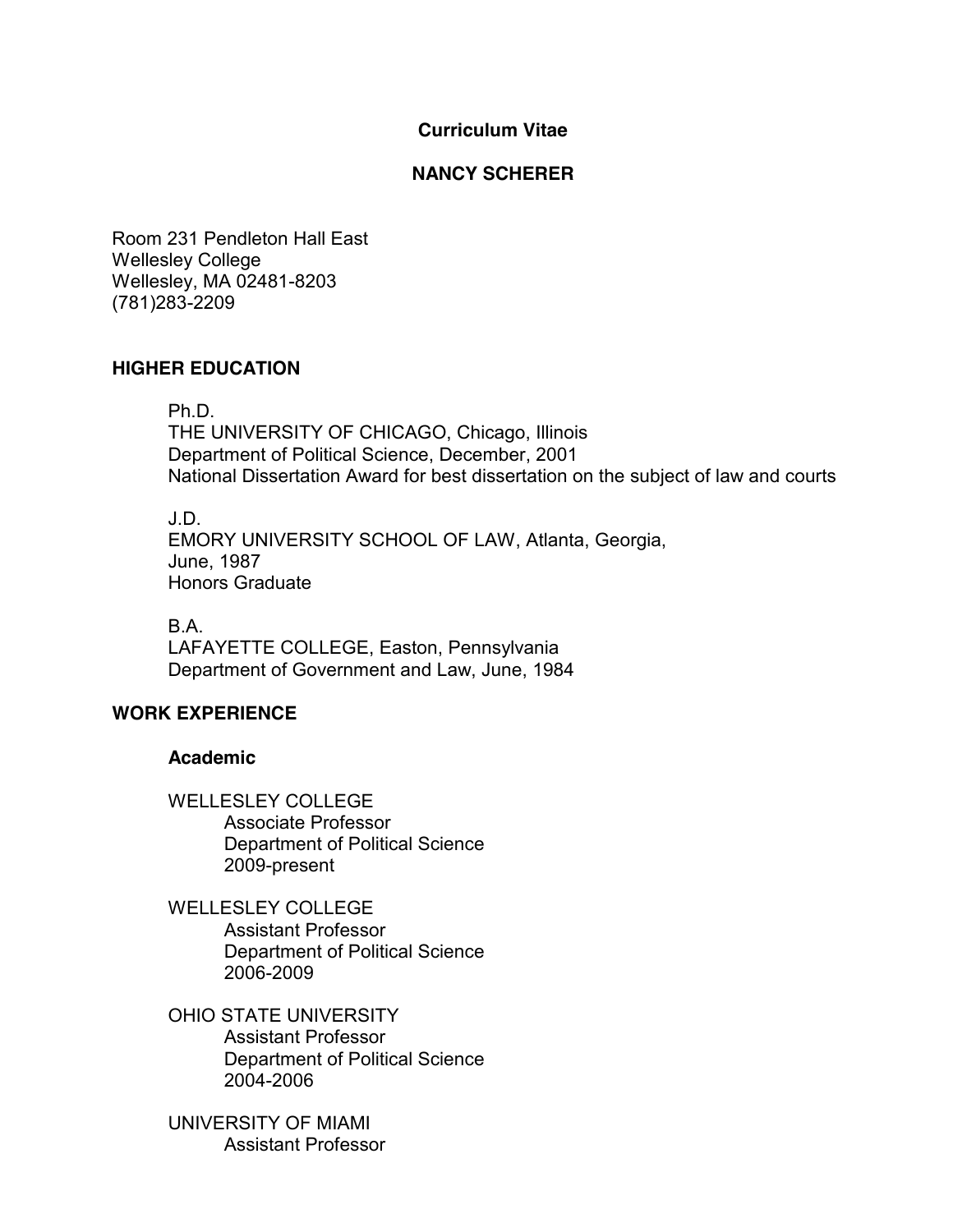Department of Political Science 2001-2004

#### **Non-Academic**

WEIL, GOTSHAL & MANGES, New York, New York Associate - Litigation Department 1987-1994

> Specialized areas of practice included Constitutional Law, Intellectual Property and Appellate Practice. Authored winning briefs in landmark Supreme Court tax case, *Newark Morning Ledger v. U.S.*, 507 U.S. 546 (1993).

DOW, LOHNES & ALBERTSON, Atlanta, Ga. Associate - Litigation Department Summer, 1997

> Assisted in the defense of the *Atlanta Journal-Constitution* in defamation action concerning news reports on the bombing of Olympic Centennial Park during the 1996 Summer Olympic games.

DOW, LOHNES & ALBERTSON, Washington, D.C. Summer Associate, 1986

### **PUBLICATIONS**

#### **Books**

*Scoring Points: Politicians, Political Activists and the Lower Federal Court Appointment Process*, Stanford University Press, 2005.

#### **Peer-Reviewed Articles**

"Does Descriptive Race Representation Enhance Institutional Legitimacy: The Case of the U.S. Courts.´ *Journal of Politics.* Forthcoming, January 2010.

"The Federalist Society's Influence on the Federal Judiciary." Political *Research Quarterly.* 62: 366-378, 2009.

"Sounding The Fire Alarm: The Role of Interest Groups in the Lower Federal Court Confirmation Process," with Brandon Bartels and Amy Steigerwalt. Journal of Politics, 70:1026-1039, 2008

"Blacks on the Bench," Political Science Quarterly 119:655-672, 2004.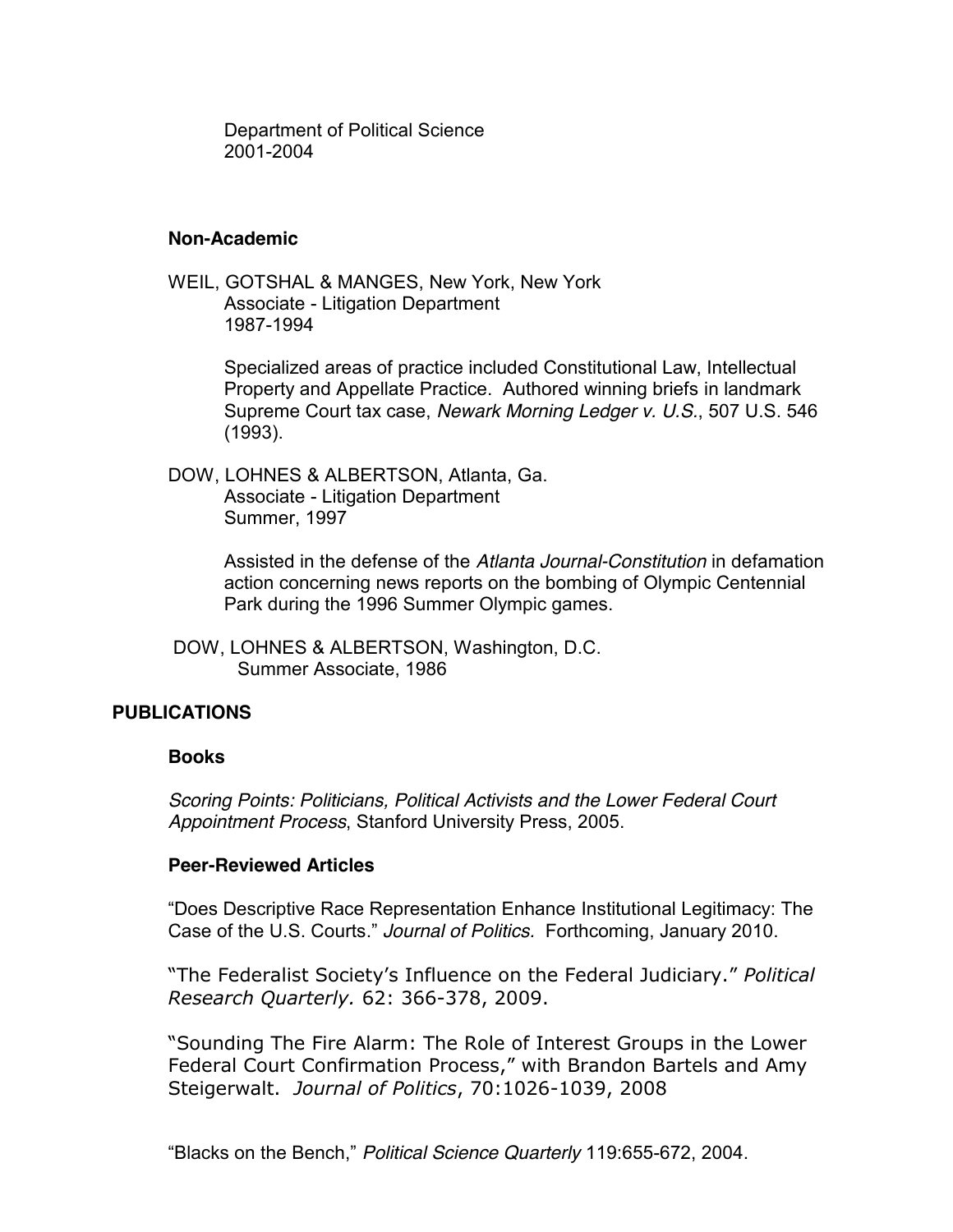"The Judicial Confirmation Process: Mobilizing Elites, Mobilizing Masses, ´*Judicature* 86: 240-50, 2003.

"Who Drives the Ideological Makeup of the Federal Courts During Divided Government," Law and Society Review, 35: 191-218, 2001.

"Are Bill Clinton's Judicial Nominees 'Old' Democrats or 'New' Democrats?" *Judicature* 84: 151-54, 2000.

### **Solicited Book Reviews**

*The Next Justice,* by Christopher L. Eisgruber. *Law and Courts Book Review*, forthcoming 2008.

*Advice and Consent*, by Lee Epstein and Jeffrey Segal. *Journal of Politics*, 69: 1217-1219, 2007.

### **Other Published Articles**

"The Judicial Confirmation Process," in Judicial Politics, Elliot Slotnick, ed., Washington, DC: CQ Press, 2006.

"Why has the Lower Court Appointment Process Become so Politicized and What can we do About it?" JURIST, an on-line journal of the University of Pittsburgh Law School, available at: http://www.jurist.law.pitt.edu/forum/symposium-jc/scherer.php, 2004.

## **Works in Progress**

A book manuscript with the provisional title: Gender and Racial Diversity on the Federal Bench: Who Benefits, Who Loses.

A journal article with the provisional title: "Does a Judge's Race Impact the Public's Willingness to Accept an Adverse Legal Decision?"

A book chapter with the provisional title: "The Bush Administration and the Use of Judicial Politics"

### **PROFESSIONAL**

#### **Honors and Awards**

Edwin S. Corwin Award, American Political Science Association, best dissertation of 2001-2002 in the area of Public Law, 2002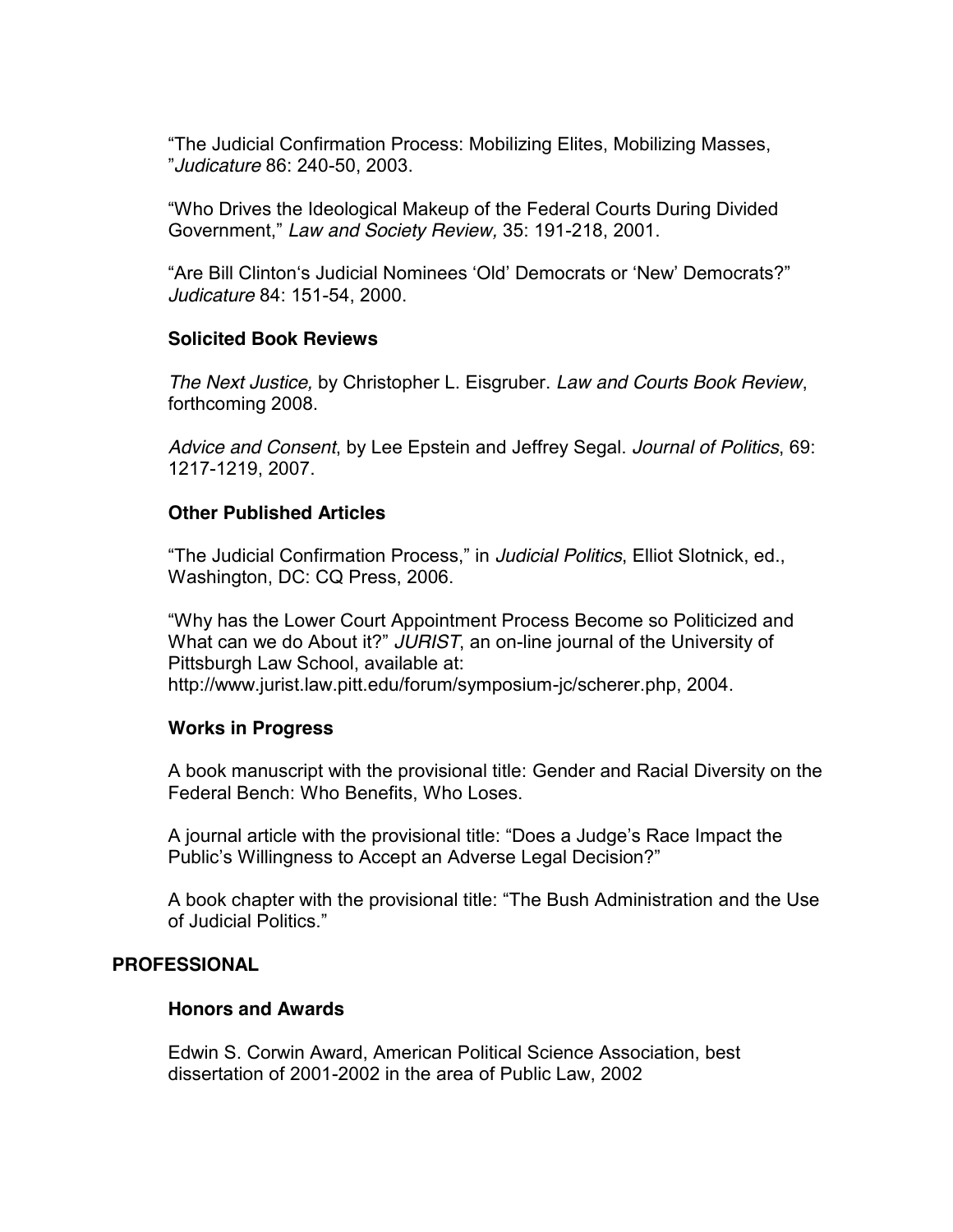"Making a Point: The Politicization of Lower Federal Court Appointments in the Modern Political Era."

Morton Grodzins Prize Lectureship, University of Chicago, 2001

Andrew Mellon Foundation Dissertation Fellowship, University of Chicago, 2000- 2001

Congressional Quarterly Press Award, best graduate paper of 1996-1997, given by the Law and Courts section of the American Political Science Association, 1997

"Reexamining the Politics of Crime in the Federal Courts: Are Bill Clinton's Judicial Nominees 'Old' Democrats or 'New' Democrats?"

Honors Graduate, Emory University School of Law, 1987

American Jurisprudence Award in Torts, Emory University School of Law, 1986

### **Professional and Honorary Organizations**

New York State Bar Association, American Political Science Association, Midwest Political Science Association, Law & Society Association

#### **Invited Talks**

"Normative Aspect of the Influence of Political Science on Law," Roundtable participant, Northwestern Law and Political Science Conference, Northwestern University School of Law, September 2009.

"Descriptive Representation and Public Support for Political Institutions: Solving the Problem of Causation," Northwestern University School of Law, Law and Political Economy Colloquium, November 2008.

"Sounding the Fire Alarm: The Role of Interest Groups in the Lower Federal Court Confirmation Process," Princeton University Colloquium on Public Law, October 2008.

"Are Federal Court Judges Political?" invited talk sponsored by the Institute for Justice, Policy and the Media, Syracuse University College of Law, March 2007.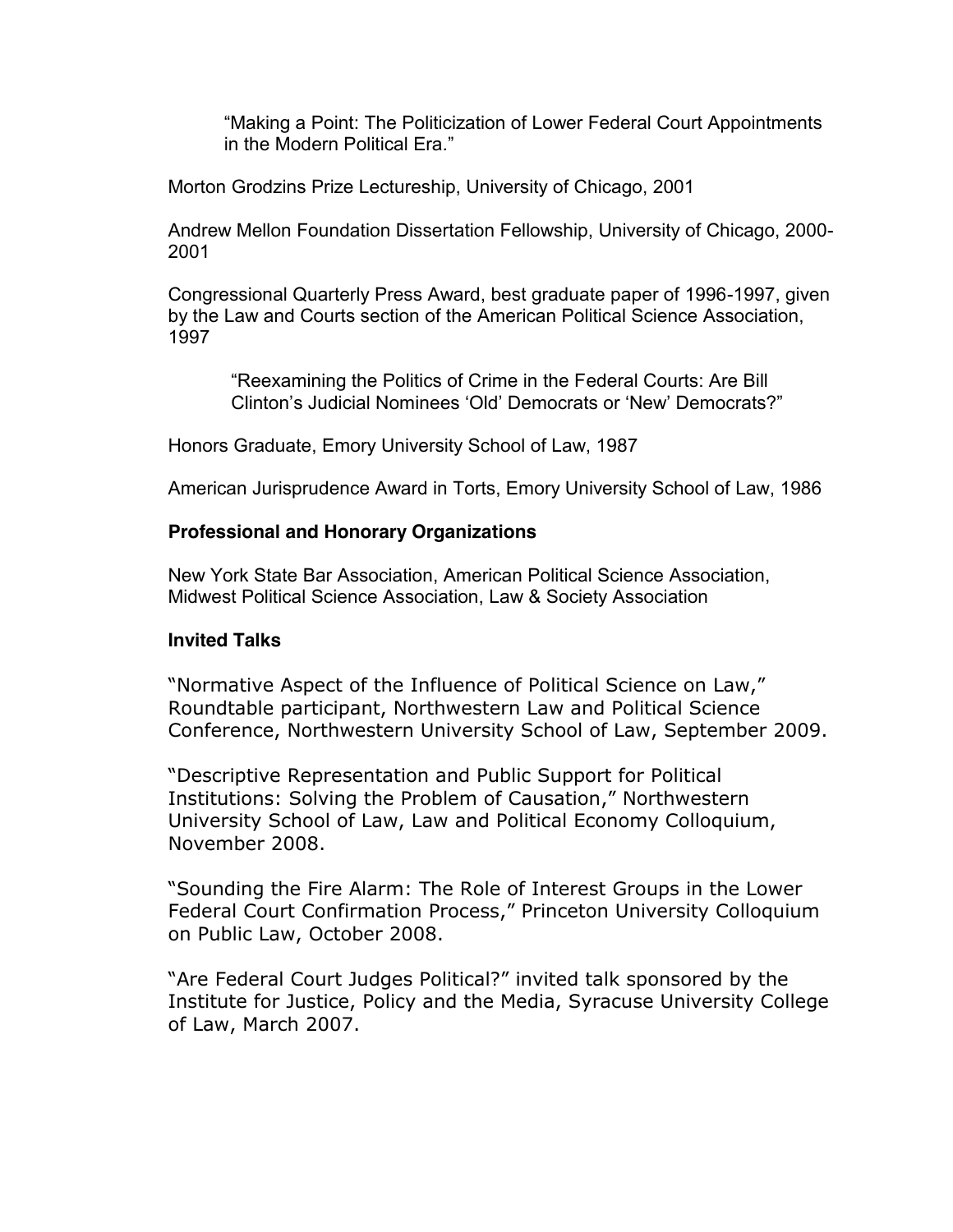"Author Meets Critics," Scoring Points, monograph was the subject of a panel discussion at the Southern Political Science Association Annual Meeting, January 2007.

"Judicial Recruitment and the Judicial Career," invited chair and discussant of panel, Midwest Political Science Association Annual Meeting, April 2003.

"Picking Federal Judges," invited chair and discussant of panel, American Political Science Association Annual Meeting, September 2003.'

#### **Selected Conference Presentations**

"Does a Judge's Race Impact Citizens' Support for His Decision," with Brett Curry. Paper presented at the Midwest Political Science Association Annual Conference, Chicago, IL 2009.

"Race, Ethnicity and Judging," with Banks Miller and Brett Curry. Paper presented at the Midwest Political Science Association Annual Conference, Chicago, IL, 2008.

"Does Gender Diversity on the Bench Impact Citizens' Perceptions of Justice?" with Brett Curry. Paper presented at the American Political Science Association Annual Conference, Chicago, IL, 2007.

"Descriptive Race Representation and Public Support for the U.S. Courts," with Brett Curry. Paper presented at the Law and Society Association Annual Conference, Berlin, Germany, 2007.

"Sounding The Fire Alarm: The Role of Interest Groups in the Lower Federal Court Confirmation Process." Paper presented at the Southern Political Science Association Annual Conference, New Orleans, LA, 2007.

"Does Diversity on the Bench Impact Citizens' Perceptions of Justice?" with Brett Curry. Paper presented at the Midwest Political Association Annual Conference, Chicago, IL, April 2006.

"The Federalist Society: Debating Club or Right Wing Cabal?" with Banks Miller. Paper presented at Midwest Political Science Association Annual Conference, Chicago, IL, April 2006.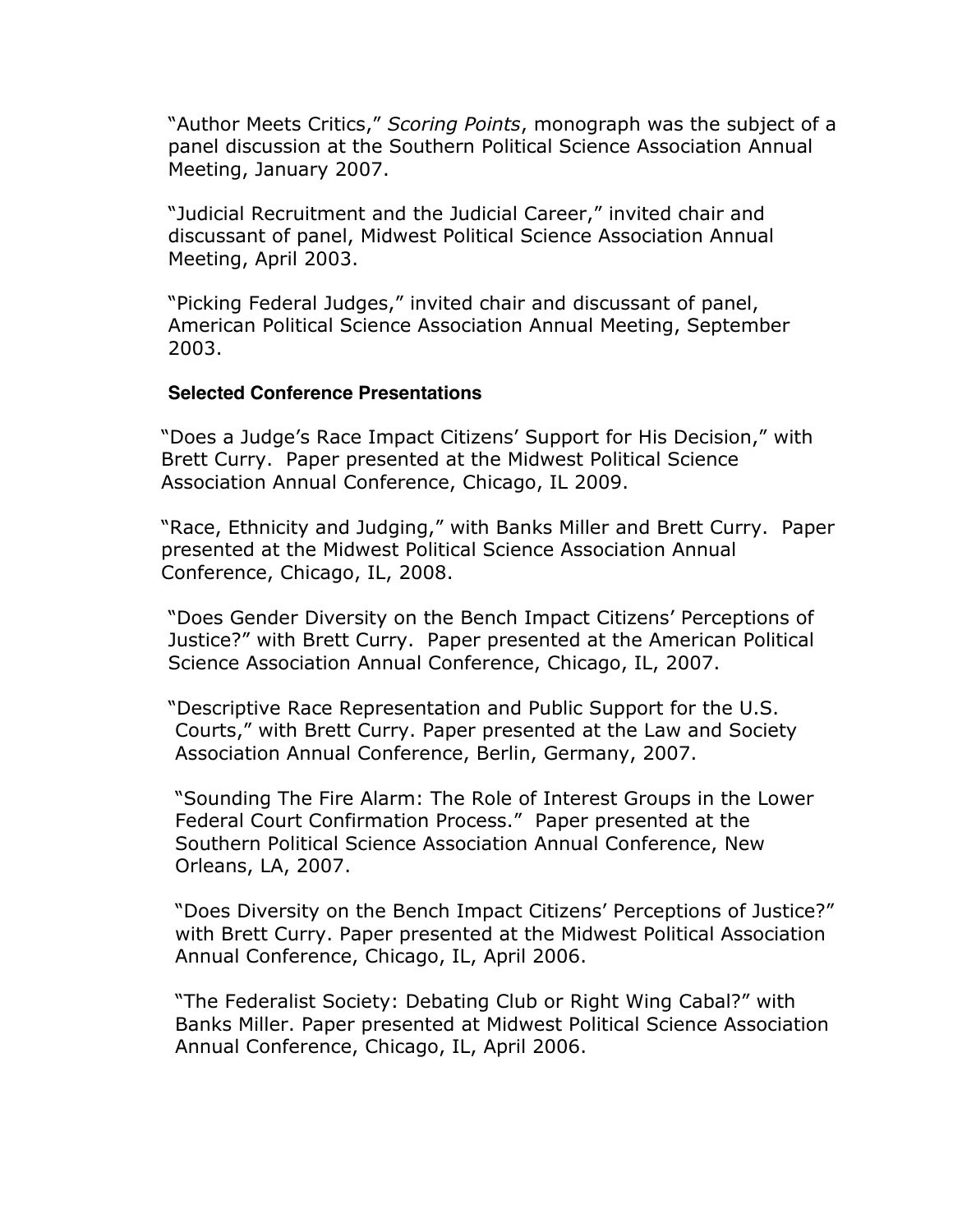"The Politics of Judicial Confirmations: How do Interest Groups Decide Which Nominees to Challenge?" Paper presented at Law and Society Association Annual Conference, Las Vegas, NV, May 2005.

"The Transformation of the Lower Court Appointment Process: From Patronage to Policy." Paper presented at Midwest Political Science Association Annual Conference, Chicago, IL, August 2005.

"Lower Court Selection as a Campaign Issue." Paper presented at American Political Science Association Annual Conference, Chicago, IL, August 2004.

Chair and Discussant for panel entitled "Judicial Recruitment and the Judicial Career." Midwest Political Science Association Annual Conference, Chicago, IL, April 2004.

Chair and Discussant for panel entitled "Picking Federal Judges." American Political Science Association Annual Conference, Philadelphia, PA, August 2003.

"Tracking Trouble: What Makes a Court of Appeals Nomination Objectionable to Interest Groups?" Paper presented at the Midwest Political Association Annual Conference, Chicago, IL, April 2003.

"Political Uses of Lower Federal Court Appointments: Mobilizing Elites, Mobilizing Masses." Paper presented at the American Political Science Association Annual Conference, Boston, MA, August 2002.

"Blacks on the Bench: More Judges, Less Legitimacy." Paper presented at the Law and Society Association Annual Conference, Vancouver, British Columbia, May 2002.

"Race, Party Politics and Judicial Ideology." Paper presented at the American Political Science Association Annual Conference, San Francisco, CA, August 2001

"The Impact of Divided Government on Judicial Ideology." Paper presented at the American Political Science Association Annual Conference, August 2000, Washington, D.C.

"The Battle Between the Republican Senate Majority and President Bill Clinton Over 'Judicial Activism.'" Paper presented at the Law and Society Association Annual Conference, Chicago, IL, May 1999.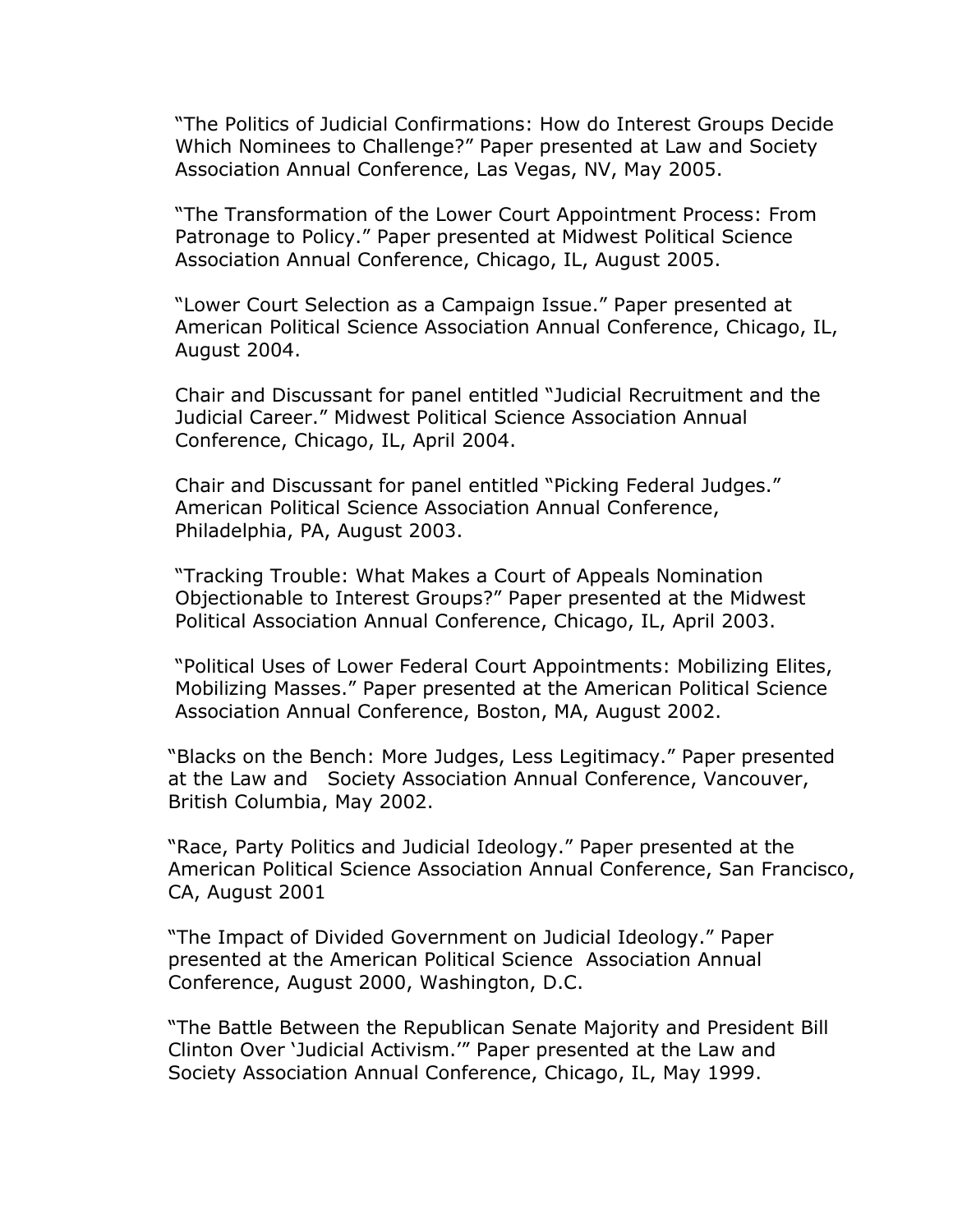"Reexamining the Politics of Crime in the Federal Courts." Paper presented at the American Political Science Association Annual Conference, Boston, MA, August 1998.

## **TEACHING**

Teaching Specialization: Law and Social Science; Courts, Law and Politics; Constitutional Law, Gender and Law, Criminal Procedure

Courses taught: Judicial Process; Law, Courts and Politics; Politics of Crime; Gender and Law; Civil Liberties; and Constitutional Law

### **SERVICE**

## **Professional!Service**

Section Chair, Law and Jurisprudence, Midwest Political Science Associaion Annual Conference, 2009.

Editorial Board, Law and Courts Newsletter, an organized section of the American Political Science Association, 2007-2010.

American Judicature Society Award Committee, Law and Courts Section of the American Political Science Association, 2006.

CQ Press Award Committee, Law and Courts Section of the American Political Science Association, 2003.

Referee for *American Journal of Political Science, Journal of Politics*, *American(Politics(Research*,'*Political(Research(Quarterly*,'*Law(and( Society(Review*,'*Judicature*,'*Justice(Systems(Journal*,'National'Science' Foundation

## **College Service**

Committee on Extramural Graduate Fellowships and Scholarships, Wellesley College, 2007-2008

Pre-Law Advisor, Wellesley College, 2006-2008

Wellesley Summer Internship Award Committee, Wellesley College, 2008,'2009